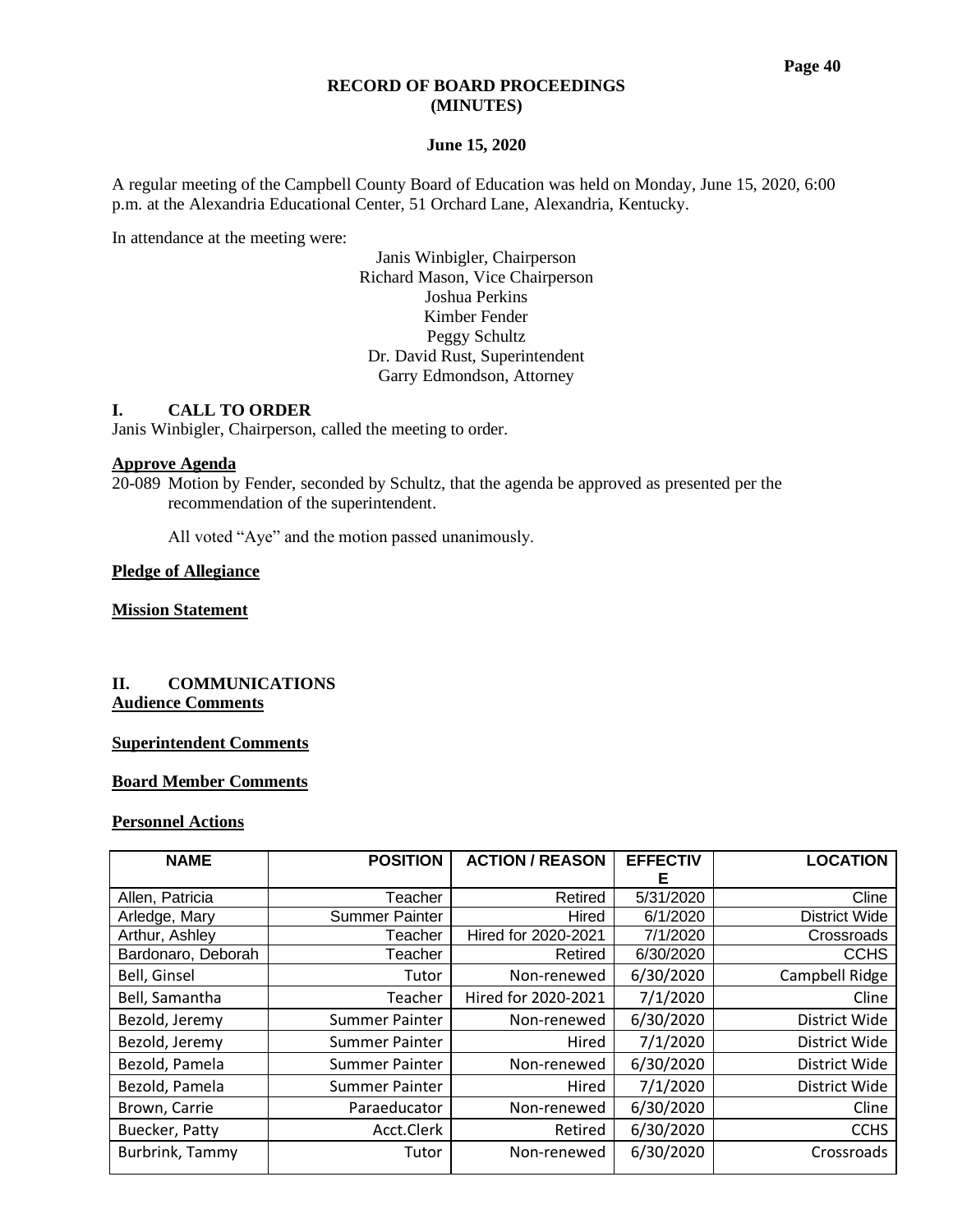| Cummins, Norma     | <b>Accounting Clerk</b>    | Hired                           | 7/1/2020  | <b>CCHS</b>           |  |
|--------------------|----------------------------|---------------------------------|-----------|-----------------------|--|
| Ervin, Kathleen    | Tutor                      | Non-renewed                     | 6/30/2020 | Crossroads            |  |
| Florence, Deandre  | Teacher                    | Non-renewed                     | 6/30/2020 | Crossroads            |  |
| Fries, Leah        | <b>Bus Driver</b>          | Resigned                        | 6/30/2020 | Transportation        |  |
| Gilbert, Emily     | Teacher                    | Resigned                        | 6/30/2020 | <b>CCMS</b>           |  |
| Ginn, Cayley       | Teacher                    | Non-renewed                     | 6/30/2020 | Crossroads            |  |
| Griffith, Judy     | Lunchroom monitor          | Non-renewed                     | 6/30/2020 | Reiley                |  |
| Groebner, Victoria | Teacher                    | Hired for 2020-2021             | 7/1/2020  | Crossroads            |  |
| Hervey, Laura      | Teacher                    | Hired for 2020-2021             | 7/1/2020  | Reiley                |  |
| Huser, Amber       | Teacher                    | Non-renewed                     | 6/30/2020 | Reiley                |  |
| Isaacs, Deborah    | Teacher                    | Retired                         | 5/31/2020 | <b>CCHS</b>           |  |
| Johnson, Elizabeth | Teacher                    | Non-renewed                     | 6/30/2020 | Reiley                |  |
| Jones, Amber       | Preschool Paraeducator     | Hired for 2020-2021<br>7/1/2020 |           | Crossroads            |  |
| Jones, Nora        | <b>Summer Painter</b>      | 6/30/2020<br>Non-renewed        |           | District Wide         |  |
| Kehling, Emily     | Teacher                    | Hired for 2020-2021<br>7/1/2020 |           | <b>CCMS</b>           |  |
| Kitto, Sharese     | Clerk                      | Non-renewed                     | 6/30/2020 | Cline                 |  |
| Kleymeyer, Sarah   | Teacher                    | Resigned                        | 6/30/2020 | Cline                 |  |
| Kraemer, Linda     | Tutor                      | Non-renewed                     | 6/30/2020 | Cline                 |  |
| Kramer, Kelly      | Clerk                      | Hired for 2020-2021             | 7/1/2020  | Cline                 |  |
| Kramer, Debra      | Teacher                    | Non-renewed                     | 6/30/2020 | Reiley                |  |
| Laber, Nancy       | <b>Bus Monitor</b>         | Retired                         | 7/31/2020 | Transportation        |  |
| Law, Natali        | Paraeducator               | Hired for 2020-2021             | 7/1/2020  | Reiley                |  |
| Mairose, Margaret  | Teacher                    | Hired for 2020-2021             | 7/1/2020  | Crossroads            |  |
| Anne               |                            |                                 |           |                       |  |
| Mason, Jordan      | Paraeducator               | Resigned                        | 6/30/2020 | Alexandria Ed Center  |  |
| McCormick,         | <b>Summer Painter</b>      | Hired                           | 5/21/2020 | District Wide         |  |
| Christopher        |                            |                                 |           |                       |  |
| McDowell, Paisley  | <b>Guidance Clerk</b>      | Hired                           | 7/1/2020  | <b>CCHS</b>           |  |
| Manzi, Sherri      | <b>Bus Monitor</b>         | Retired                         | 5/31/2020 | Transportation        |  |
| Menefee, Beau      | Teacher                    | 6/30/2020<br>Resigned           |           | <b>CCHS</b>           |  |
| Miller, Sue        | Tutor                      | Non-renewed                     | 6/30/2020 | Cline                 |  |
| Mulberrry, Tamra   | Technology Asst.           | Hired                           | 7/1/2020  | <b>Central Office</b> |  |
| Neiser, Kathleen   | Teacher                    | Hired for 2020-2021             | 7/1/2020  | Cline                 |  |
| Philips, Portia    | Lunchroom monitor          | Hired for 2020-2021             | 7/1/2020  | Reiley                |  |
| Prindle, Katlynn   | Teacher                    | Hired for 2020-2021             | 7/1/2020  | <b>CCMS</b>           |  |
| Probst, Logan      | <b>FRC Coordinator</b>     | Hired for 2020-2021             | 7/1/2020  | Cline/Crossroads      |  |
| Racke, Krista      | Paraeducator               | Non-renewed                     | 6/30/2020 | Campbell Ridge        |  |
| Ratliff, MacKenzie | Tutor                      | Non-renewed                     | 6/30/2020 | Campbell Ridge        |  |
| Robertson, Cody    | Teacher                    | Non-renewed                     | 6/30/2020 | Crossroads            |  |
| Robinson, Rhiannon | Tutor                      | Non-renewed                     | 6/30/2020 | Reiley                |  |
| Sapp, Laurie       | Teacher                    | Hired for 2020-2021             | 7/1/2020  | <b>CCMS</b>           |  |
| Schmiade, Kelsey   | Teacher                    | Resigned                        | 6/30/2020 | <b>CCMS</b>           |  |
| Schreiber, Ashley  | Teacher                    | Hired for 2020-2021             | 7/1/2020  | Crossroads            |  |
| Schultz, Heather   | Tutor                      | Non-renewed                     | 6/30/2020 | Campbell Ridge        |  |
| Scott, Kayla       | Teacher- Special Ed        | Resigned                        | 6/30/2020 | Cline                 |  |
| Scott, Kayla       | Teacher-Elem               | Hired                           | 7/1/2020  | Cline                 |  |
| Steffen, Gregory   | <b>Summer Painter</b>      | Hired                           | 5/21/2020 | District Wide         |  |
| Stieritz, Amber    | Teacher                    | Resigned                        | 6/30/2020 | Crossroads            |  |
| Sullivan, Amanda   | Secretary - Special        | Hired                           | 7/1/2020  | <b>Central Office</b> |  |
|                    | <b>Ed/Student Services</b> |                                 |           |                       |  |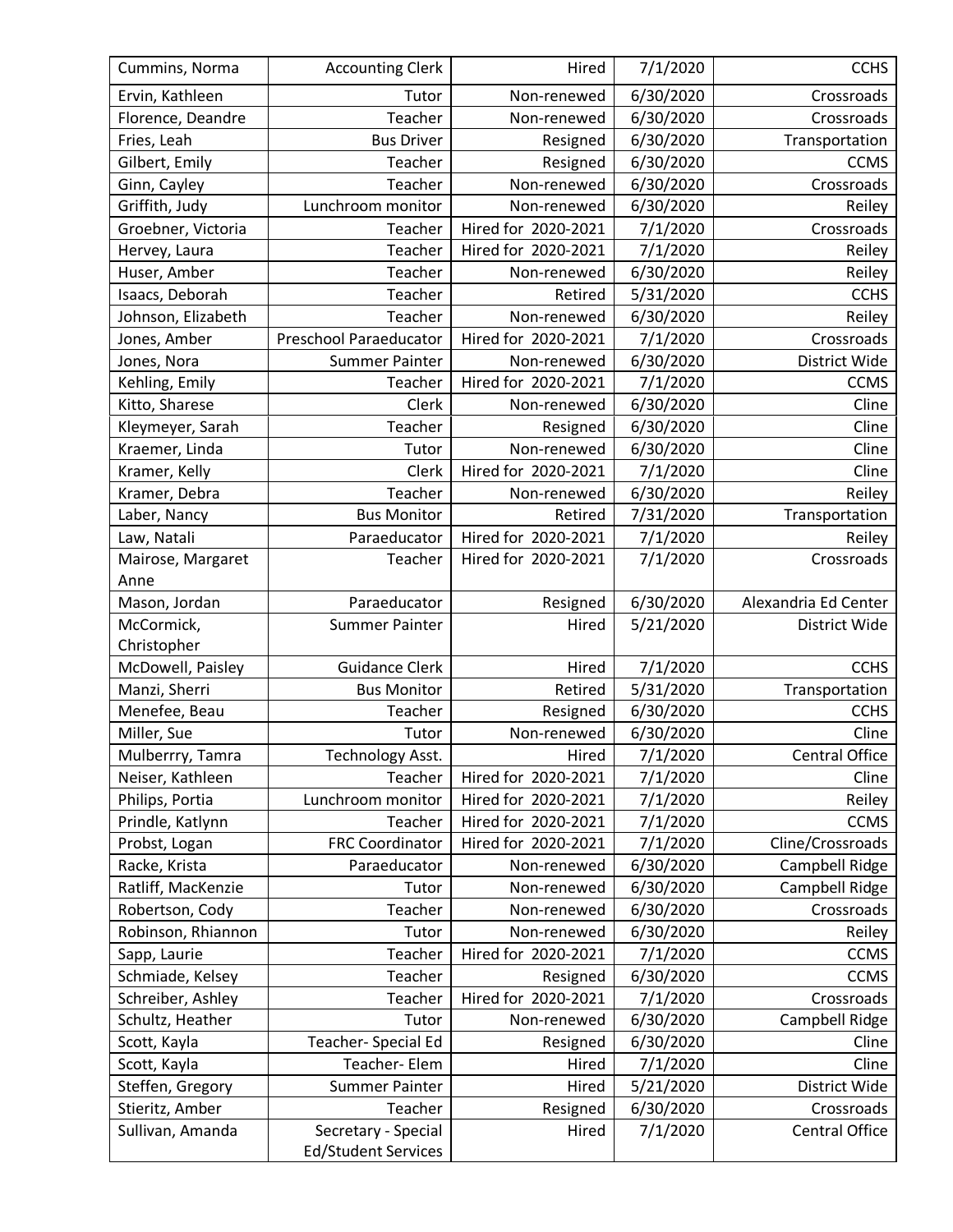| Swanson, Kriste    | <b>FRC Coordinator</b> | 6/30/2020<br>Retired |           | Cline/Crossroads |  |
|--------------------|------------------------|----------------------|-----------|------------------|--|
| Thiery, Denise     | Guidance Clerk         | Retired              | 6/30/2020 | <b>CCHS</b>      |  |
| Turner, Kathry n   | Teacher                | Retired              | 8/31/2020 | <b>CCHS</b>      |  |
| Walsh, Gail        | Speech Therapist       | Retired              | 5/31/2020 | Cline/Crossroads |  |
| Warner, Jessica    | Paraeducator           | Resigned             | 6/30/2020 | <b>CCHS</b>      |  |
| Vanwinkle, Vicky   | Tutor                  | Non-renewed          | 6/30/2020 | Reiley           |  |
| Walton, Sarah      | Teacher                | Resigned             | 6/30/2020 | <b>CCMS</b>      |  |
| Whobrey, Tammy     | Paraeducator           | Non-renewed          | 6/30/2020 | Campbell Ridge   |  |
| Wirth, Noah        | Tutor                  | Non-renewed          | 6/30/2020 | Campbell Ridge   |  |
| Zengel, Donald     | Teacher                | Non-renewed          | 6/30/2020 | <b>CCMS</b>      |  |
|                    |                        |                      |           |                  |  |
| <b>Substitutes</b> |                        |                      |           |                  |  |
| <b>NONE</b>        |                        |                      |           |                  |  |

## **Written Communications and Reports**

SBDM Minutes FRYSC Reports Homeless Services Report Pupil Personnel Report Public Relations Report Report of Donations Contracts Issued to Certified Staff for 2020-21 KSBA Policy Manual Update #42; First Reading Annual Technology Plan Summer Meal Program KISTA Surplus Bus Sale Results (2020)

#### **III. ACTION AGENDA**

#### **Insurance Renewals – Package, Workers' Compensation, Cyber**

- 20-090 Motion made by Mason, seconded by Perkins, to accept the recommendation from Crawford Insurance to accept the vendors of Liberty Mutual on the Package Insurance for Business Property, Liability, Fleet, Umbrella and Cyber and KEMI for Workers' Compensation per the recommendation of the superintendent.
- VOTE: Winbigler-Yes; Mason-Yes; Perkins-Yes; Fender-Yes; Schultz-Yes. MOTION CARRIED.

#### **School Fees 2020-21**

20-091 Motion made by Schultz, seconded by Perkins, to approve the 2020-21 school fees as presented per the recommendation of the superintendent.

VOTE: Winbigler-Yes; Mason-Yes; Perkins-Yes; Fender-Yes; Schultz-Yes. MOTION CARRIED.

#### **NTI Application**

20-092 Motion made by Fender, seconded by Schultz, to approve the Campbell County Non-traditional Day Application for submittal to the Kentucky Department of Education per the recommendation of the superintendent.

VOTE: Winbigler-Yes; Mason-Yes; Perkins-Yes; Fender-Yes; Schultz-Yes. MOTION CARRIED.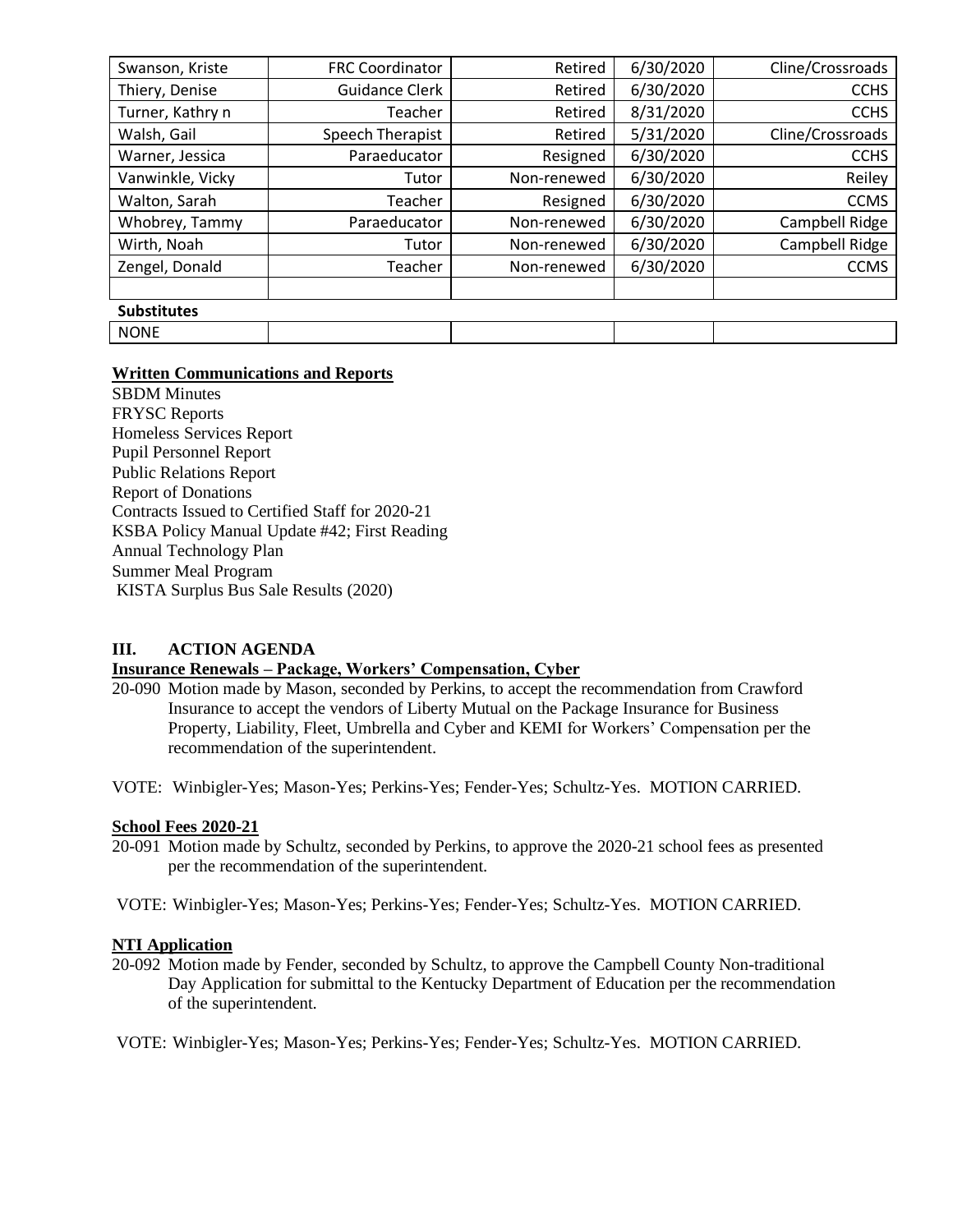## **Page 43**

# **RFP Central Receiving**

- 20-093 Motion made by Fender, seconded by Mason, to reject the submitted proposals for the Central Receiving Roofing Project issued on May 28, 2020 as presented per the recommendation of the superintendent.
- VOTE: Winbigler-Yes; Mason-Yes; Perkins-Yes; Fender-Yes; Schultz-Yes. MOTION CARRIED.

# **Building Modification Request – Reiley Elementary**

- 20-094 Motion made by Mason, seconded by Schultz, to approve the request to renovate an existing restroom at Reiley Elementary as presented per the recommendation of the superintendent.
- VOTE: Winbigler-Yes; Mason-Yes; Perkins-Yes; Fender-Yes; Schultz-Yes. MOTION CARRIED.

## **Building Modification Request – Crossroads Elementary**

- 20-095 Motion made by Fender, seconded by Perkins, to approve the request to modify the existing office of Crossroads Elementary as presented per the recommendation of the superintendent.
- VOTE: Winbigler-Yes; Mason-Yes; Perkins-Yes; Fender-Yes; Schultz-Yes. MOTION CARRIED.

## **BG#20-114 Campbell County Middle School Field Lighting; Change Order No. 1 & Revised BG-1**

- 20-096 Motion made by Perkins, seconded by Mason, to approve Change Order No. 1 and revised BG-1 as presented for BG#20-114 Campbell County Middle School Field Lighting per the recommendation of the superintendent.
- VOTE: Winbigler-Yes; Mason-Yes; Perkins-Yes; Fender-Yes; Schultz-Yes. MOTION CARRIED.

## **BG#20-110 Reiley Elementary Gym AC – Change Order No. 1**

- 20-097 Motion made by Fender, seconded by Schultz, to approve Change Order No. 1 for BG#20-110 Reiley Elementary Gym AC as presented per the recommendation of the superintendent.
- VOTE: Winbigler-Yes; Mason-Yes; Perkins-Yes; Fender-Yes; Schultz-Yes. MOTION CARRIED.

## **Meal Prices 2020-21**

- 20-098 Motion made by Schultz, seconded by Mason, to approve meal prices for the 2020-21 school year as presented per the recommendation of the superintendent.
	- 20 -21 Student Lunch Pricing
	- Elementary Students \$2.85 *(previously \$2.75)*
	- Middle/ High Students \$3.10 *(previously \$3.00)*

## 20 – 21 Student Breakfast Pricing to Remain the Same

• All Grades (PK-12) - \$1.65

# 20 – 21 Adult Meal Pricing

- Adult Lunch Price \$3.75 *(previously \$3.65)*
- Adult Breakfast Price \$2.40 (same rate as 19-20)

VOTE: Winbigler-Yes; Mason-Yes; Perkins-Yes; Fender-Yes; Schultz-Yes. MOTION CARRIED.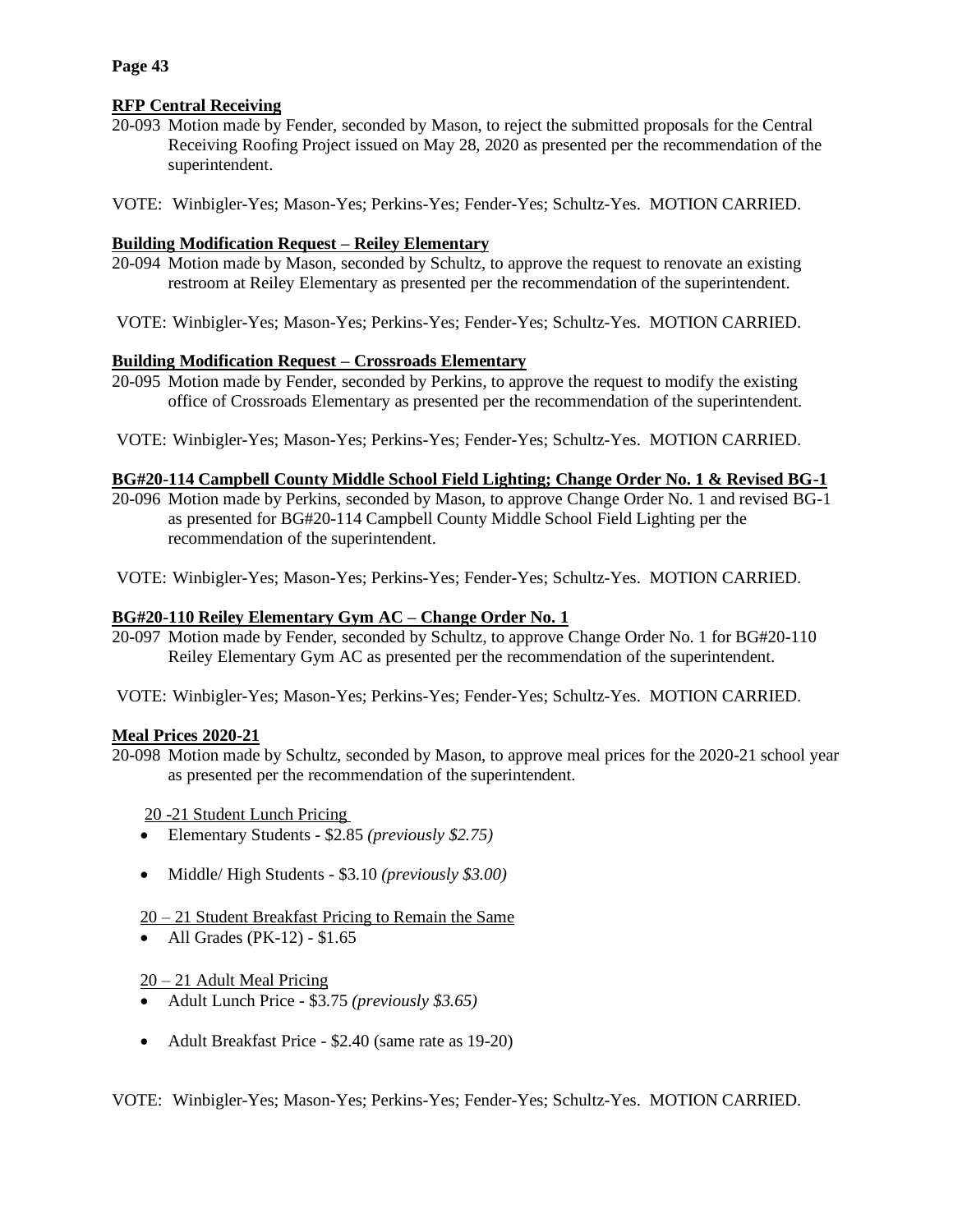#### **Food Service Vendor Award 2020-21**

20-099 Motion made by Fender, seconded by Schultz, to approve the 2020-21 Food Service vendor recommendations for Prime Vendor, Milk/Dairy, Ice Cream and Bread as presented per the recommendation of the superintendent.

VOTE: Winbigler-Yes; Mason-Yes; Perkins-Yes; Fender-Yes; Schultz-Yes. MOTION CARRIED.

## **Intent to Participate in Community Eligibility Provision at Alexandria Education Center, Crossroads Elementary, Donald E. Cline Elementary, Campbell Ridge Elementary and Campbell County Middle School**

- 20-100 Motion made by Fender, seconded by Perkins, to approve participation in the Community Eligibility Provision for 2020-21 school year at Alexandria Educational Center, Crossroads Elementary, Donald E. Cline Elementary and Campbell County Middle School per the recommendation of the superintendent.
- VOTE: Winbigler-Yes; Mason-Yes; Perkins-Yes; Fender-Yes; Schultz-Yes. MOTION CARRIED.

#### **Food Service Director Job Description/Salary Schedule**

- 20-101 Motion made by Mason, seconded by Fender, to approve the new job description for Food Service Director as well as salary schedule changes as presented per the recommendation of the superintendent.
- VOTE: Winbigler-Yes; Mason-Yes; Perkins-Yes; Fender-Yes; Schultz-Yes. MOTION CARRIED.

#### **Award of Surplus Buses**

- 20-102 Motion made by Schultz, seconded by Perkins, to approve the sale of bus #60 and #61 to Celebrity Limousine as presented per the recommendation of the superintendent.
- VOTE: Winbigler-Yes; Mason-Yes; Perkins-Yes; Fender-Yes; Schultz-Yes. MOTION CARRIED.

# **Cancel June 29th Meeting**

- $20-103$  Motion made by Fender, seconded by Mason, to cancel the June  $29<sup>th</sup>$  regularly scheduled Board of Education meeting.
- VOTE: Winbigler-Yes; Mason-Yes; Perkins-Yes; Fender-Yes; Schultz-Yes. MOTION CARRIED.

## **IV. CONSENT AGENDA**

20-104 Motion made by Fender, seconded by Perkins, that the consent agenda be approved as presented per the recommendation of the superintendent.

## **Minutes**

May 7, 2020 Special Meeting May 11, 2020 Regular Meeting

#### **Bills - Addendum**

General Fund # 136641-136711 as listed in the Orders of the Treasurer

#### **Bills – Regular**

General Fund # 136712-136814 as listed in the Orders of the Treasurer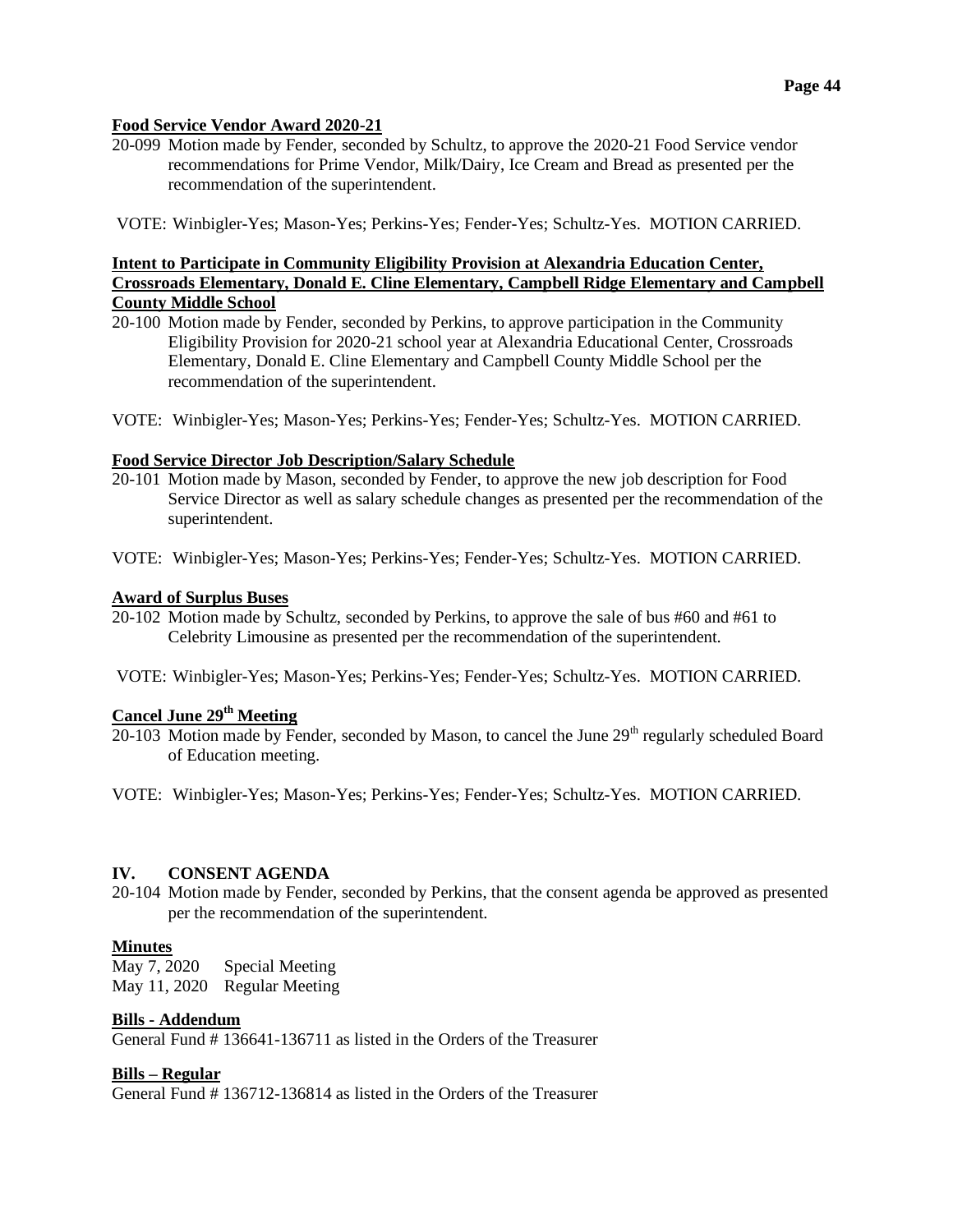# **Treasurer's Report**

|                                                                                                                                                                                                                                                                                                         |                                                                                                                                                                                                           |                                                    | Campbell County Board of Education |               |                                                                                                |
|---------------------------------------------------------------------------------------------------------------------------------------------------------------------------------------------------------------------------------------------------------------------------------------------------------|-----------------------------------------------------------------------------------------------------------------------------------------------------------------------------------------------------------|----------------------------------------------------|------------------------------------|---------------|------------------------------------------------------------------------------------------------|
|                                                                                                                                                                                                                                                                                                         |                                                                                                                                                                                                           | Treasurer's Report<br>For Month Ended May 31, 2020 |                                    |               |                                                                                                |
|                                                                                                                                                                                                                                                                                                         |                                                                                                                                                                                                           |                                                    |                                    |               |                                                                                                |
|                                                                                                                                                                                                                                                                                                         | <b>Beginning</b>                                                                                                                                                                                          |                                                    | <b>Expenditures</b>                |               | <b>Ending</b>                                                                                  |
| <b>Fund</b>                                                                                                                                                                                                                                                                                             | <b>Balance</b>                                                                                                                                                                                            | <b>Revenues</b>                                    | <b>Salaries</b>                    | <b>Others</b> | <b>Balance</b>                                                                                 |
| General                                                                                                                                                                                                                                                                                                 | 14,846,213                                                                                                                                                                                                | 2,294,369                                          | (2, 105, 701)                      | (525, 935)    | 14,508,945                                                                                     |
| <b>Sick Leave Retire.</b>                                                                                                                                                                                                                                                                               | 168,257                                                                                                                                                                                                   |                                                    | 0                                  | 0             | 168,257                                                                                        |
| <b>Committed Funds</b>                                                                                                                                                                                                                                                                                  | 400,000                                                                                                                                                                                                   |                                                    | 0                                  | 0             | 400,000                                                                                        |
| <b>Special Revenue</b>                                                                                                                                                                                                                                                                                  | (389, 433)                                                                                                                                                                                                | 542,169                                            | (229, 015)                         | (203,001)     | (279, 280)                                                                                     |
| <b>District Activity</b>                                                                                                                                                                                                                                                                                | (2, 484)                                                                                                                                                                                                  | 5,900                                              |                                    | (2, 427)      | 990                                                                                            |
| <b>Capital Outlay</b>                                                                                                                                                                                                                                                                                   | 401,098                                                                                                                                                                                                   | 251,056                                            | 0                                  | 0             | 652,154                                                                                        |
| <b>Building</b>                                                                                                                                                                                                                                                                                         | 4,206,978                                                                                                                                                                                                 | $\Omega$                                           | 0                                  | 0             | 4,206,978                                                                                      |
| Construction                                                                                                                                                                                                                                                                                            | 2,617,886                                                                                                                                                                                                 | 0                                                  | 0                                  | (411, 443)    | 2,206,443                                                                                      |
| <b>Debt Service</b>                                                                                                                                                                                                                                                                                     | (3,904,896)                                                                                                                                                                                               | 0                                                  | 0                                  | 0             | (3,904,896)                                                                                    |
| <b>Food Service</b>                                                                                                                                                                                                                                                                                     | 137,687                                                                                                                                                                                                   | 233,780                                            | (54, 409)                          | (96, 769)     | 220,288                                                                                        |
| Totals*                                                                                                                                                                                                                                                                                                 | \$18,481,307                                                                                                                                                                                              | 3,327,273                                          | (2,389,125)                        | (1, 239, 575) | \$<br>18,179,880                                                                               |
| <b>Leave of Absence Requests</b><br>Stanley Hill, Bus Driver at Transportation, from May 15, 2020 through June 30, 2020 for FMLA.<br>The following employees have been approved for paid leave – Families First Coronavirus Response Act<br>(FFCRA)<br>Nathan Gabbard<br>Vanessa Kopp<br>Renee Waymeyer |                                                                                                                                                                                                           |                                                    |                                    |               |                                                                                                |
| <b>Student Discipline Code 2020-21</b><br>In accordance with Board policy 09.438, the Board of Education is to update the Student Discipline Cod<br>at least every 2 years.<br>2.<br>3.                                                                                                                 | Discipline Code Changes for 2020 - 2021<br>1. Cover Page: Date revised to 2020-2021<br>Calendar Page: Calendar revised to 2020-2021<br>Table of Contents: Table revised to reflect items and page numbers |                                                    |                                    |               | 4. Notice of Terroristic Threatening: Per KRS 158.1559, Notice of Terroristic Threatening in t |
|                                                                                                                                                                                                                                                                                                         | Second Degree (and potential penalties) added                                                                                                                                                             |                                                    |                                    |               |                                                                                                |

## **Leave of Absence Requests**

# **Student Discipline Code 2020-21**

- 1. Cover Page: Date revised to 2020-2021
- 2. Calendar Page: Calendar revised to 2020-2021
- 3. Table of Contents: Table revised to reflect items and page numbers
- 4. Notice of Terroristic Threatening: Per KRS 158.1559, Notice of Terroristic Threatening in the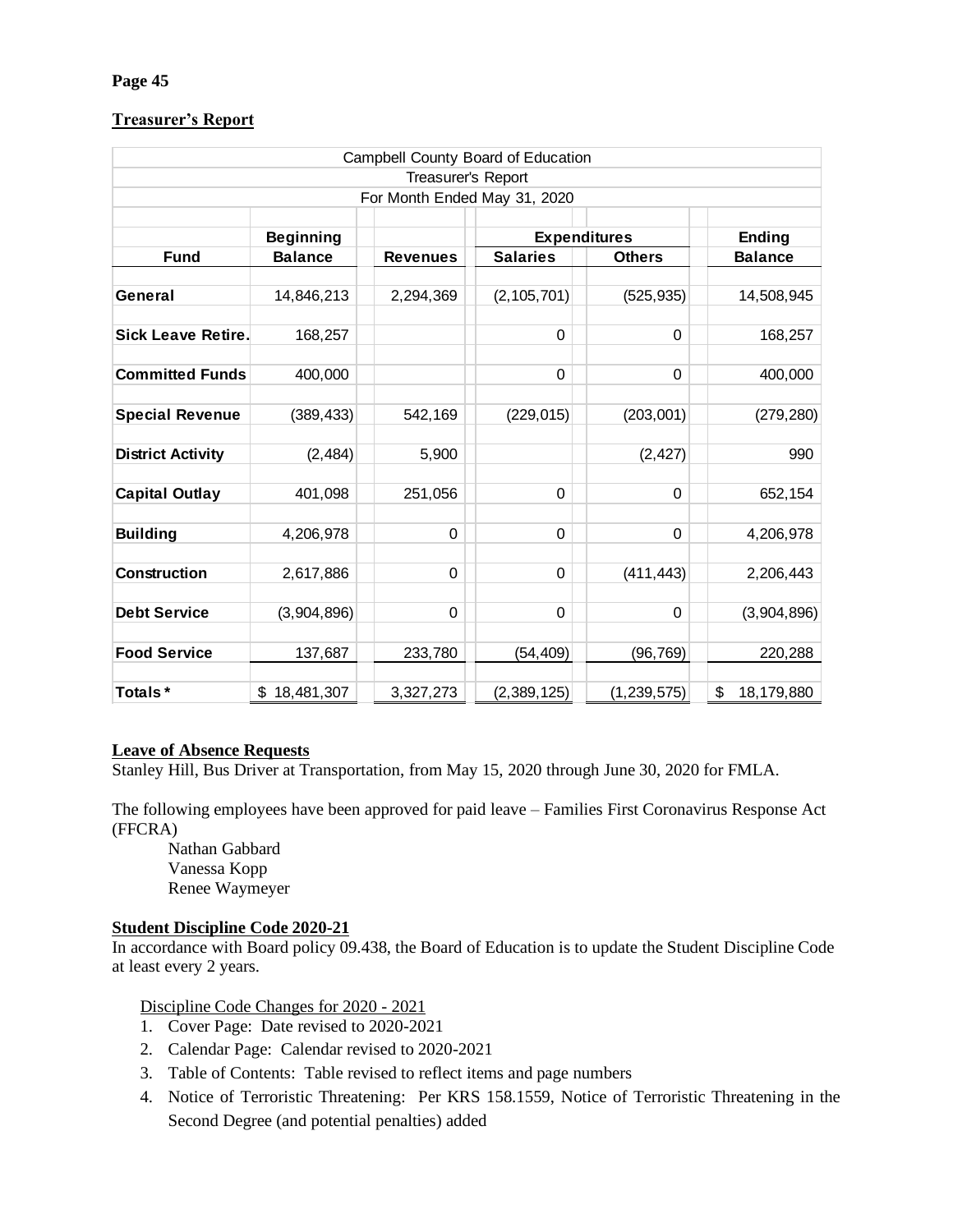- 5. Acknowledgment of Receipt Form: Form revised to include acknowledgment/receipt of Notice of Terroristic Threatening
- 6. Acceptable Use Policy: Date revised to 2020-2021
- 7. Committee Members: Committee members updated

## **Board Appointed Chairperson and Alternate to Evaluation Appeals Committee**

The certified appeals panel is required by State law. The panel consists of 3 certified personnel (2 elected by the teaching staff and 1 appointed by the Board of Education). The school administration recommends that the Board appoint Principal Susan Rath to the Appeals Panel and Principal Dr. Kim Visse as an alternate. The additional two certified employees are elected by teachers.

## **Fidelity Bond – CCS District Treasurer and School Activity Account Clerks**

Per KRS 160.560 and 702 KAR 3:080, it is the duty of each board of education to bond their board treasurer and any other school employees who are responsible for board of education funds.

The Board approved the Fidelity Bond for the District Treasurer in the amount of \$600,000, and the Fidelity Bonds for Chrissy Cummins and Joni Ruffing of \$175,000 and \$150,000 respectively through the Ohio Casualty Insurance Company.

## **Bond of Depository and Collateral Security Agreement**

The Board appointed Heritage Bank as its depository for the one-year period beginning July 1, 2020 and approved the Bond of Depository for Public School Funds.

## **Declaration of Surplus for Technology**

## **SRO MOU with Alexandria Police Department**

A MOU between the Alexandria Police Department and CCS has existed since July 2015. This MOA is a standing extension on the previous agreement for APD to provide a full time SRO that will cover CCMS and the Alexandria Day Treatment Program.

## **Contracts with KDE**

- A. MOA 21<sup>st</sup> Century Community Learning Centers
- **B.** MOA FY21 Read to Achieve

## **Special Education Service Contract for Orientation and Mobility Services**

VOTE: Winbigler-Yes; Mason-Yes; Perkins-Yes; Fender-Yes; Schultz-Yes. MOTION CARRIED.

## **V. MISCELLANEOUS**

## **Executive Session Per KRS 61.810(1)(f) Personnel; Superintendent Evaluation**

20-105 Motion made by Schultz, seconded by Fender, to enter executive session per KRS 61.810(1)(f) Personnel; Superintendent Evaluation.

The board entered executive session at 7:17 p.m.

20-106 Motion made by Fender, seconded by Perkins, to exit executive session.

VOTE: Winbigler-Yes; Mason-Yes; Perkins-Yes; Fender-Yes; Schultz-Yes. MOTION CARRIED.

The board exited executive session and resumed the regular meeting at 9:12 p.m.